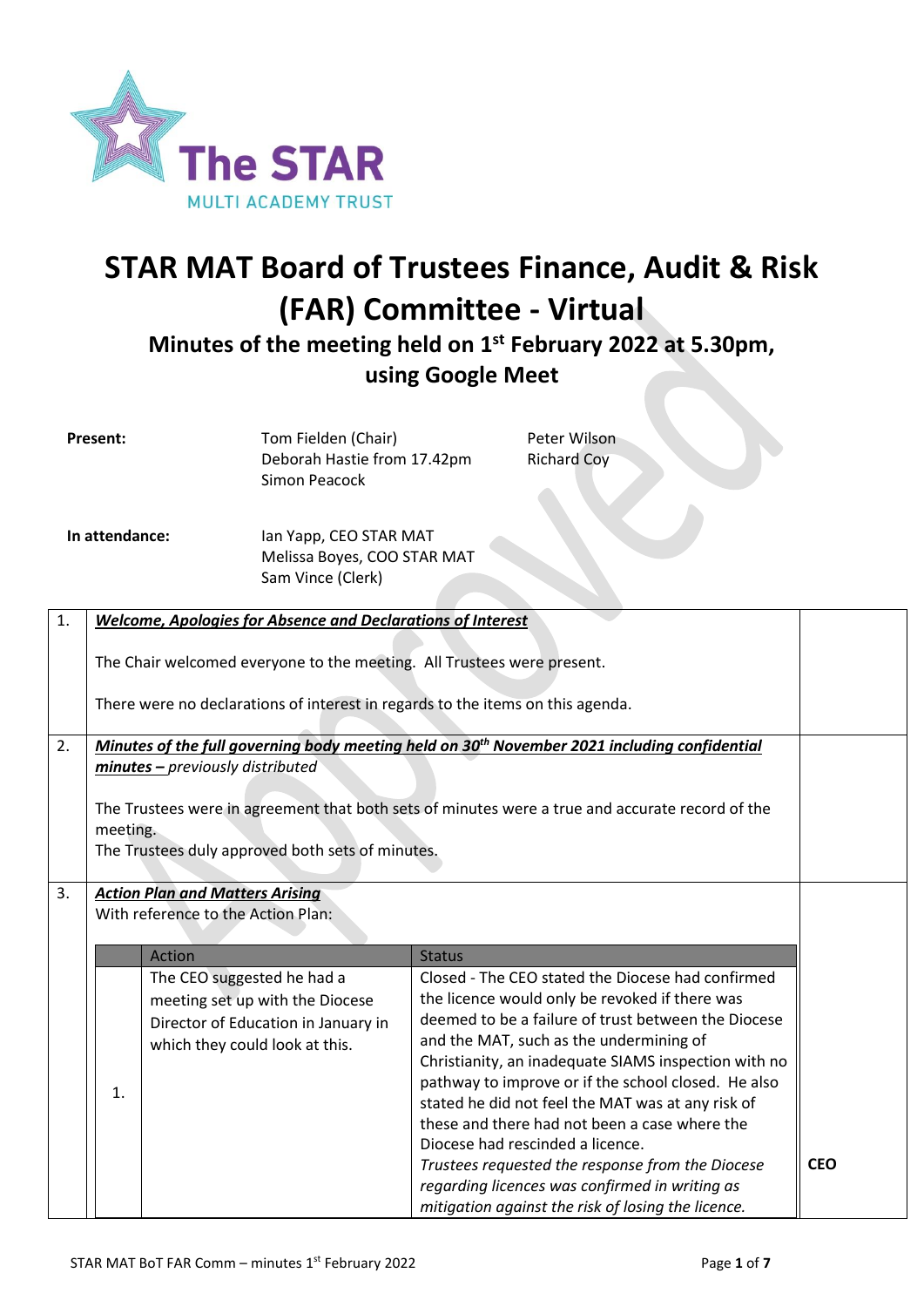|    |                                                                                                                                                                                                                                                                                                                                                                                                                                                                                                                                                                                                                                                                                                                                                                                                                                                                                                                                                                                                                                    | The recorded square metreage for                               | Carried forward - confirmation this had been                                                     |  |  |
|----|------------------------------------------------------------------------------------------------------------------------------------------------------------------------------------------------------------------------------------------------------------------------------------------------------------------------------------------------------------------------------------------------------------------------------------------------------------------------------------------------------------------------------------------------------------------------------------------------------------------------------------------------------------------------------------------------------------------------------------------------------------------------------------------------------------------------------------------------------------------------------------------------------------------------------------------------------------------------------------------------------------------------------------|----------------------------------------------------------------|--------------------------------------------------------------------------------------------------|--|--|
|    | 2.                                                                                                                                                                                                                                                                                                                                                                                                                                                                                                                                                                                                                                                                                                                                                                                                                                                                                                                                                                                                                                 | SHP would be adjusted next year.                               | actioned was sought.                                                                             |  |  |
|    |                                                                                                                                                                                                                                                                                                                                                                                                                                                                                                                                                                                                                                                                                                                                                                                                                                                                                                                                                                                                                                    |                                                                |                                                                                                  |  |  |
|    |                                                                                                                                                                                                                                                                                                                                                                                                                                                                                                                                                                                                                                                                                                                                                                                                                                                                                                                                                                                                                                    | Trustees approved the SCA                                      | Closed.                                                                                          |  |  |
|    | 3.                                                                                                                                                                                                                                                                                                                                                                                                                                                                                                                                                                                                                                                                                                                                                                                                                                                                                                                                                                                                                                 | investment for 2022 approved, as<br>per the circulated plans.  |                                                                                                  |  |  |
|    |                                                                                                                                                                                                                                                                                                                                                                                                                                                                                                                                                                                                                                                                                                                                                                                                                                                                                                                                                                                                                                    | The Chair wanted to see a report                               | Carried forward.                                                                                 |  |  |
|    | 4.                                                                                                                                                                                                                                                                                                                                                                                                                                                                                                                                                                                                                                                                                                                                                                                                                                                                                                                                                                                                                                 | capturing all of the 165 users that                            |                                                                                                  |  |  |
|    |                                                                                                                                                                                                                                                                                                                                                                                                                                                                                                                                                                                                                                                                                                                                                                                                                                                                                                                                                                                                                                    | should be on there (Every)                                     |                                                                                                  |  |  |
|    |                                                                                                                                                                                                                                                                                                                                                                                                                                                                                                                                                                                                                                                                                                                                                                                                                                                                                                                                                                                                                                    | <b>Confidential minutes</b>                                    |                                                                                                  |  |  |
|    |                                                                                                                                                                                                                                                                                                                                                                                                                                                                                                                                                                                                                                                                                                                                                                                                                                                                                                                                                                                                                                    |                                                                |                                                                                                  |  |  |
|    |                                                                                                                                                                                                                                                                                                                                                                                                                                                                                                                                                                                                                                                                                                                                                                                                                                                                                                                                                                                                                                    | The CEO acknowledged that point<br>and would check the future  | Completed - fed into the recruitment group meeting.                                              |  |  |
|    | 1.                                                                                                                                                                                                                                                                                                                                                                                                                                                                                                                                                                                                                                                                                                                                                                                                                                                                                                                                                                                                                                 |                                                                |                                                                                                  |  |  |
|    |                                                                                                                                                                                                                                                                                                                                                                                                                                                                                                                                                                                                                                                                                                                                                                                                                                                                                                                                                                                                                                    | bandings with HR ahead of any                                  |                                                                                                  |  |  |
|    |                                                                                                                                                                                                                                                                                                                                                                                                                                                                                                                                                                                                                                                                                                                                                                                                                                                                                                                                                                                                                                    | advert                                                         |                                                                                                  |  |  |
|    | [Deborah Hastie joined the meeting at 17.42pm.]<br><b>Matters arising</b>                                                                                                                                                                                                                                                                                                                                                                                                                                                                                                                                                                                                                                                                                                                                                                                                                                                                                                                                                          |                                                                |                                                                                                  |  |  |
|    |                                                                                                                                                                                                                                                                                                                                                                                                                                                                                                                                                                                                                                                                                                                                                                                                                                                                                                                                                                                                                                    |                                                                | One item of confidential AOB was noted to be discussed at the end of the meeting, prior to which |  |  |
|    |                                                                                                                                                                                                                                                                                                                                                                                                                                                                                                                                                                                                                                                                                                                                                                                                                                                                                                                                                                                                                                    | the COO would be asked to leave the meeting.                   |                                                                                                  |  |  |
|    |                                                                                                                                                                                                                                                                                                                                                                                                                                                                                                                                                                                                                                                                                                                                                                                                                                                                                                                                                                                                                                    |                                                                |                                                                                                  |  |  |
| 4. |                                                                                                                                                                                                                                                                                                                                                                                                                                                                                                                                                                                                                                                                                                                                                                                                                                                                                                                                                                                                                                    | <b>Impact of Covid on operations - verbal update from CEO</b>  |                                                                                                  |  |  |
|    | week to week. He confirmed South Milford and Saxton had been badly hit but Monk Fryston,<br>Tadcaster Grammar and Sherburn were all stabilising. Riverside had been consistently badly<br>affected with most classes bubbled. He confirmed the situation at Riverside would impact the<br>imminent Headteacher recruitment process. There was rising prevalence at Appleton Roebuck in<br>years 3 and 4 and the Head was also absent. The CEO confirmed that the wearing of face coverings<br>in communal areas had been retained in some schools.<br>It was hoped Trustees and governors would be able to meet face to face in the next round of<br>meetings in March, but this would be subject to risk assessment.<br>Operationally, cleaning and catering contracts had been impacted with staff absence not always<br>able to be covered. Hot dinners had continued to be provided thanks to North Yorkshire moving<br>catering staff around schools and cleaning had been badly impacted but the situation was<br>improving. |                                                                |                                                                                                  |  |  |
|    |                                                                                                                                                                                                                                                                                                                                                                                                                                                                                                                                                                                                                                                                                                                                                                                                                                                                                                                                                                                                                                    | A Trustee queried whether remote learning was still effective. |                                                                                                  |  |  |
|    |                                                                                                                                                                                                                                                                                                                                                                                                                                                                                                                                                                                                                                                                                                                                                                                                                                                                                                                                                                                                                                    |                                                                | The CEO agreed that on the whole it had been but there had been some instances where there had   |  |  |
|    | not been sufficient capacity to maintain on site and remote learning, due to staff sickness. He also                                                                                                                                                                                                                                                                                                                                                                                                                                                                                                                                                                                                                                                                                                                                                                                                                                                                                                                               |                                                                |                                                                                                  |  |  |
|    | confirmed that most instances of staff absence were due to staff being poorly not just isolating.                                                                                                                                                                                                                                                                                                                                                                                                                                                                                                                                                                                                                                                                                                                                                                                                                                                                                                                                  |                                                                |                                                                                                  |  |  |
|    | A Trustee asked whether Headteachers would take a view on whether planned parent evenings<br>would be in school or virtual depending on their circumstances.<br>The CEO confirmed this would be discussed at the next operational meeting. Given the disparity<br>between Covid impacts in schools, it would be not appropriate to set a MAT wide direction as it<br>would depend on the severity of impact on schools at the time, but he wished to understand the<br>plans Headteachers were putting in place.                                                                                                                                                                                                                                                                                                                                                                                                                                                                                                                   |                                                                |                                                                                                  |  |  |
|    |                                                                                                                                                                                                                                                                                                                                                                                                                                                                                                                                                                                                                                                                                                                                                                                                                                                                                                                                                                                                                                    |                                                                |                                                                                                  |  |  |
| 5. | <b>Finance</b>                                                                                                                                                                                                                                                                                                                                                                                                                                                                                                                                                                                                                                                                                                                                                                                                                                                                                                                                                                                                                     |                                                                |                                                                                                  |  |  |
|    |                                                                                                                                                                                                                                                                                                                                                                                                                                                                                                                                                                                                                                                                                                                                                                                                                                                                                                                                                                                                                                    |                                                                |                                                                                                  |  |  |
|    |                                                                                                                                                                                                                                                                                                                                                                                                                                                                                                                                                                                                                                                                                                                                                                                                                                                                                                                                                                                                                                    | 5.1 Review of budget position - previously distributed         |                                                                                                  |  |  |
|    |                                                                                                                                                                                                                                                                                                                                                                                                                                                                                                                                                                                                                                                                                                                                                                                                                                                                                                                                                                                                                                    | The COO highlighted the key points to Trustees;                |                                                                                                  |  |  |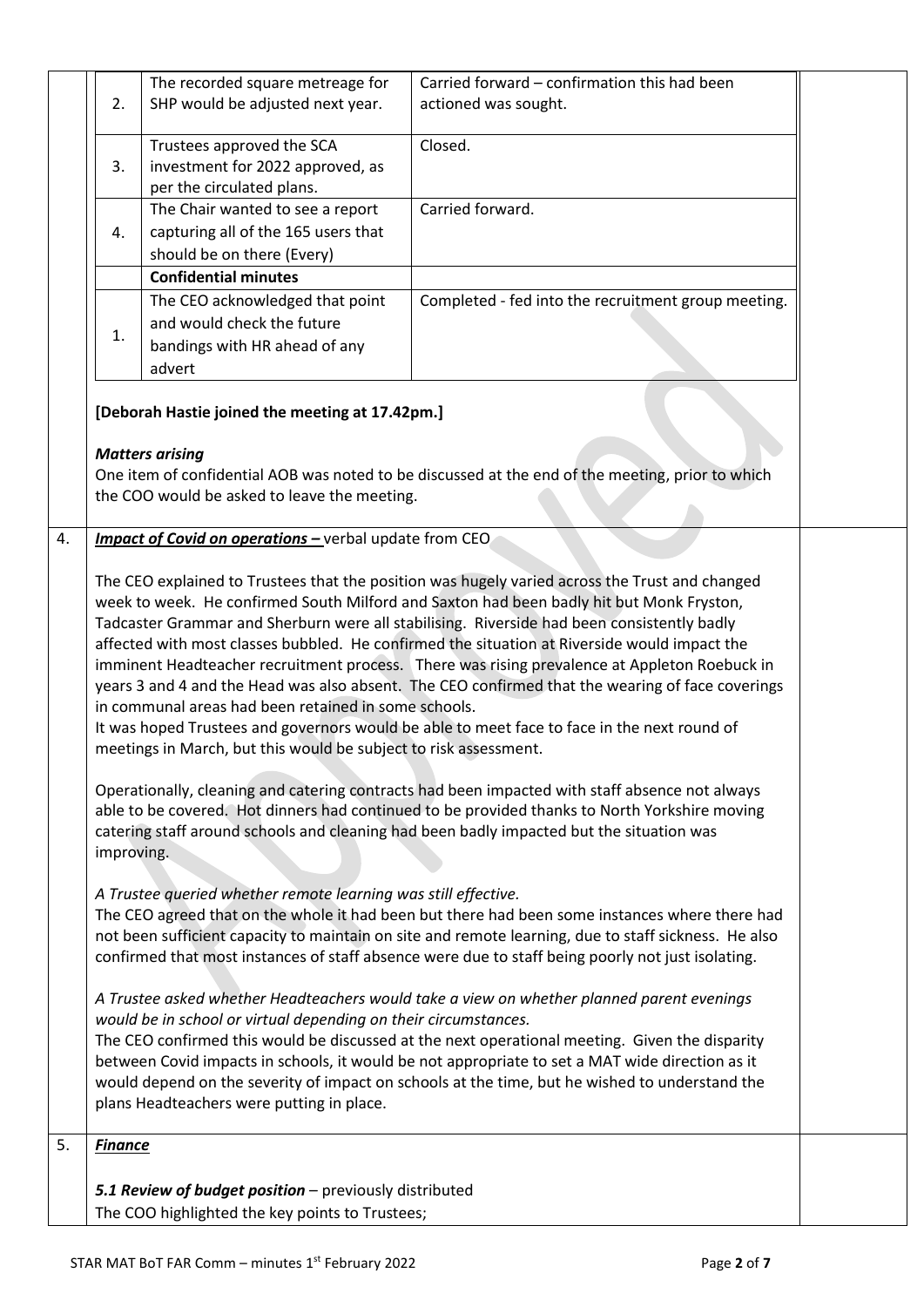- Consolidated forecast outturn surplus £258,445
- Consolidated planned outturn surplus £165,825
- Reserve balance brought forward £2,323,000
- Forecast reserves balance £2,581,445

It was noted that the team were working on automating the process to make it more efficient.

#### Key differences from the start budget

- The GAG was slightly different as some grant income had been received after the start budget had been submitted.
- Pupil Premium numbers had reduced as some numbers had changed in schools.
- Catering income had also reduced as numbers of school meals had reduced.
- In expenditure the teachers' pay award had been removed but pay increments had increased.
- A pay rise for support staff of 1.75% had also been included and supply costs were greater due to Covid.

*A Trustee challenged the funding for 6th form students as the numbers didn't look correct.* The COO stated there was a known issue with a school booking items to the wrong place and they were resolving this with the school involved.

It was also noted that some schools were not submitting their budget management outturn every month and the team was also resolving this with the schools involved.

### **Trustees thanked the COO for explaining the variances and agreed there was a favourable outcome in terms of surplus. Trustees noted the content of the report.**

#### 5.2 Approve revised budget pack for schools – previously distributed

The COO noted the pack included the commentary all schools had to complete to present to their LGBs, a budget preparation guide of material schools needed to have to prepare their revised budget and an assumptions paper. The COO was seeking approval from Trustees for the assumptions paper in particular. It was confirmed, upon questioning from a Trustee that the finalised pack would be circulated to those Trustees with link roles for schools. Trustees proceeded to discuss the assumptions.

#### Energy

The COO had included a price rise of 15% each over the next three years to smooth out the impacts rather than the 55% North Yorkshire had advised they were expecting in the next year (although it was not known when). She confirmed no increases in costs had yet been received.

*A Trustee requested confirmation as to the details of the contracts and rates the MAT was currently on.*

The COO confirmed they were in contract until 2023 but she had been unable to confirm whether the rate was fixed or variable. She also explained procurement was undertaken from YPO under a North Yorkshire umbrella to obtain the best price.

*A Trustee challenged why an increase of only 15% had been included when the expected rise was 55% and what the basis was for 15%. It was also asked what this increase equated to in money terms.*

The COO confirmed she had consulted with the estates director and given there had been no increase in price yet and there would only be an impact for a small amount of the year before the next budget was effective, 15% had been agreed. This equated to approximately £412,000.

Trustees felt that a 15% increase was too low and 55% was too high and discussed how best to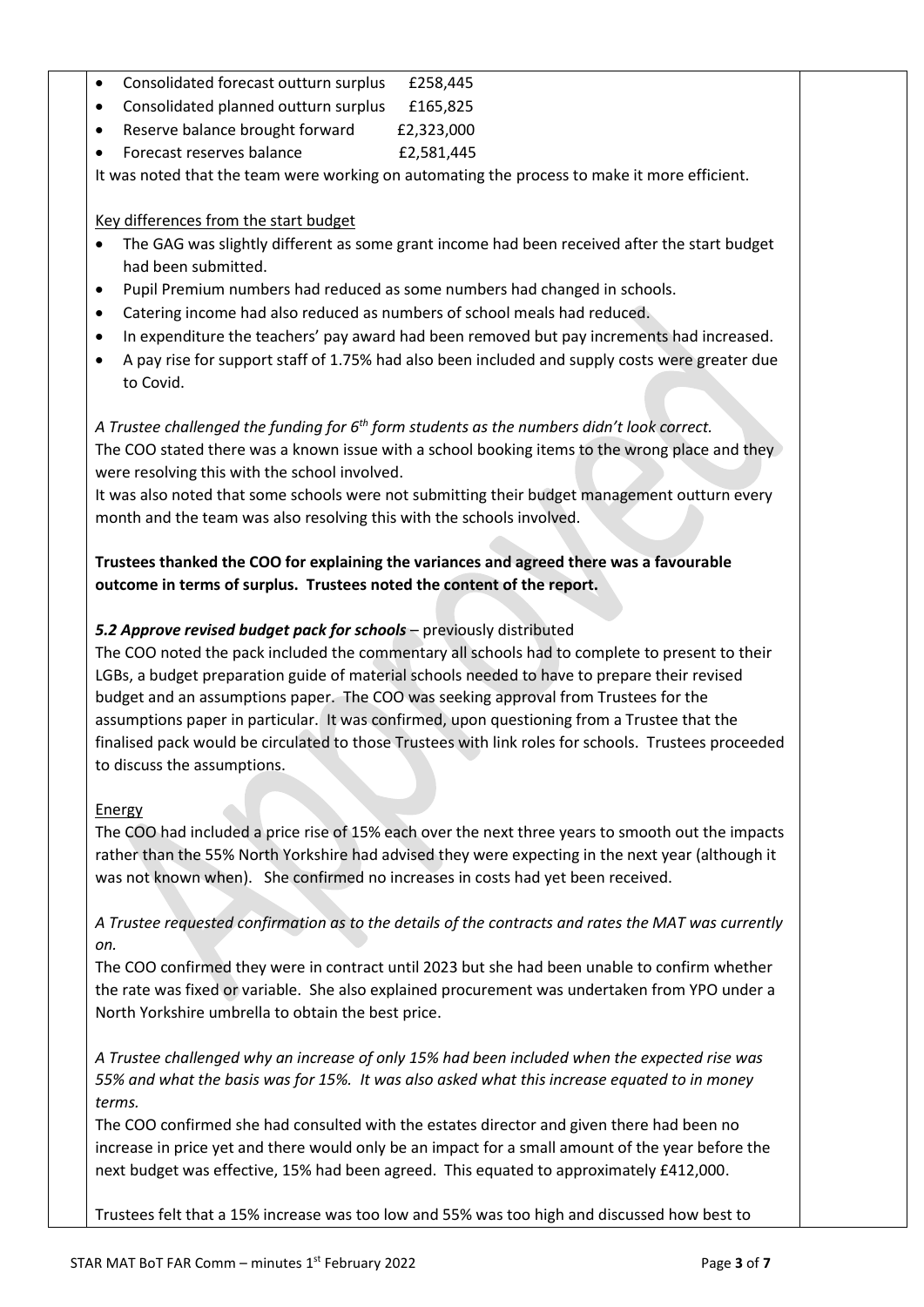|    | represent an increase in the budget. It was also noted that school budgets were already stretched     |                      |  |
|----|-------------------------------------------------------------------------------------------------------|----------------------|--|
|    | but they could use their surpluses to fund energy price rises, which would not impact the schools.    |                      |  |
|    | It was agreed the COO would change the wording on the assumptions and budgets papers to               |                      |  |
|    | state 'budgets were required to reflect a 15% increase in energy costs and schools would need to      |                      |  |
|    | ensure they had money set aside to fund energy cost increases up to 55%.'                             |                      |  |
|    |                                                                                                       |                      |  |
|    | [Deborah Hastie left the meeting.]                                                                    |                      |  |
|    |                                                                                                       |                      |  |
|    | The COO brought to the attention of Trustees that the Capital Allocations team had confirmed some     |                      |  |
|    | funding would be transitional and removed from the following year, but clarification was still        |                      |  |
|    | awaited.                                                                                              |                      |  |
|    | Trustees approved the revised budget packs on the basis the agreed changes were made.                 |                      |  |
|    | 5.3 SRMSAT Submission approval - previously distributed                                               |                      |  |
|    | A Trustee requested confirmation as to how the audit reports were only fulfilled 'in part' (question  |                      |  |
|    | 38).                                                                                                  |                      |  |
|    | The COO stated this was due to there not being one central log which included all outstanding         |                      |  |
|    | actions, but it was known what these were and they were being dealt with.                             |                      |  |
|    | Trustees approved the SRMSAT submission with no changes.                                              |                      |  |
|    |                                                                                                       |                      |  |
| 6. | Audit & Risk update - previously distributed                                                          |                      |  |
|    |                                                                                                       |                      |  |
|    | 6.1 Resources Risk Register review                                                                    |                      |  |
|    | The COO confirmed two risks had been reduced to amber and three increased to amber. One risk          |                      |  |
|    | relating to an outstanding HMRC bill had been escalated to red. Trustees agreed the financial risk    | <b>COO</b>           |  |
|    | associated with the increase in energy bills should be added.                                         |                      |  |
|    |                                                                                                       |                      |  |
|    | A Trustee asked what the mitigation was for the tax risk which was now red.                           |                      |  |
|    | The COO confirmed solicitor's letters had been sent to EPM (HR provider) to request they expedite     |                      |  |
|    | the investigation into the calculation which HMRC said was incorrect. The MAT was unwilling to pay    |                      |  |
|    | a bill until the correct amount was confirmed, but this meant the interest was accruing daily (at 38p |                      |  |
|    | per day) and the matter could take some time to resolve given Covid related backlogs.                 |                      |  |
|    | Trustees agreed to discuss this matter further outside of the meeting.                                |                      |  |
|    |                                                                                                       |                      |  |
| 7. | HR/Staffing - previously distributed                                                                  |                      |  |
|    |                                                                                                       |                      |  |
|    | 7.1 MAT Central Team Staffing update                                                                  |                      |  |
|    | The COO confirmed the new Finance team had settled well and the vacancy for the HR & Payroll co-      |                      |  |
|    | ordinator had been advertised.                                                                        |                      |  |
|    | It was noted a key member of staff was likely to be taking extended leave shortly and options were    |                      |  |
|    | discussed as how to manage this workload. It was agreed the CEO and COO would review the              |                      |  |
|    | contracts due for renewal to understand the full impact of the additional workload and who would      |                      |  |
|    | be best placed to support this, taking current workloads into account. They would also consider       |                      |  |
|    | whether the vacancy for a procurement manager could be extended to include some contract              |                      |  |
|    | management.                                                                                           |                      |  |
|    | Trustees agreed a revised proposal paper including all costed options should be issued to Trustees    | <b>CEO &amp; COO</b> |  |
|    | to gain their views, prior to the recommended proposal being enacted.                                 |                      |  |
|    | The Safeguarding role was noted by Trustees.                                                          |                      |  |
|    | 7.2 Gender Pay Gap reporting including Pay committee questions                                        |                      |  |
|    | The gender pay gap had reduced slightly in this year (from 65% to 63% female employees) but it        |                      |  |
|    | was still a very positive picture. Approved by Trustees.                                              |                      |  |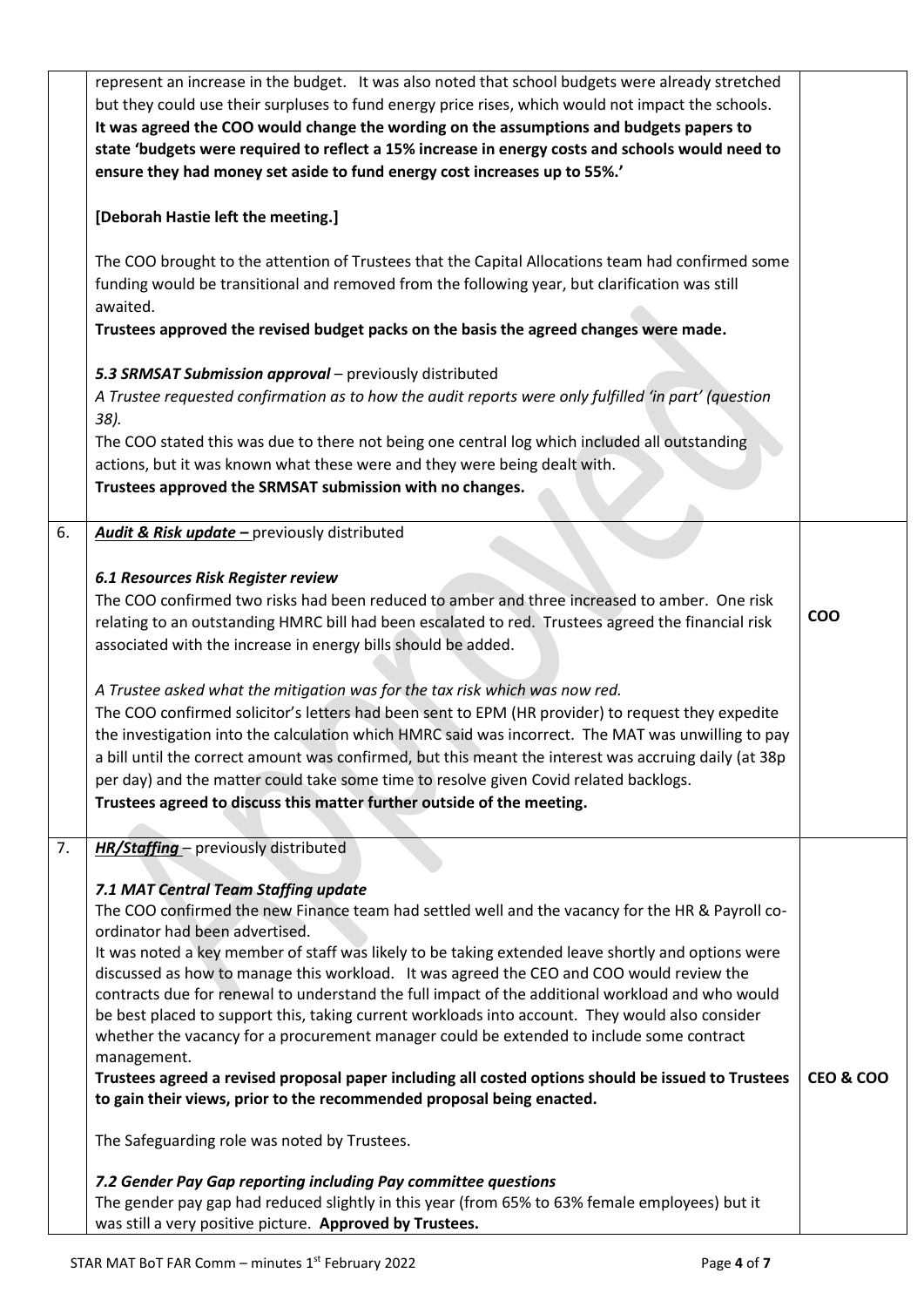|    | 7.3 Approval of Support Staff Pay Award (1.75%)<br>The COO confirmed NYCC had indicated this was the likely pay award and it would be backdated to<br>April 2021. If this was processed as a bulk payment by the MAT prior to April 2022, there would be<br>lower NI contributions due to planned increases in the new tax year. She committed to re-visit this<br>with Trustees if a higher increment was negotiated. Approved by Trustees.                                                                                                                                                                                                                                                                                                                                                                                                                           |                       |
|----|------------------------------------------------------------------------------------------------------------------------------------------------------------------------------------------------------------------------------------------------------------------------------------------------------------------------------------------------------------------------------------------------------------------------------------------------------------------------------------------------------------------------------------------------------------------------------------------------------------------------------------------------------------------------------------------------------------------------------------------------------------------------------------------------------------------------------------------------------------------------|-----------------------|
| 8. | Contracts & Procurement update - previously distributed                                                                                                                                                                                                                                                                                                                                                                                                                                                                                                                                                                                                                                                                                                                                                                                                                |                       |
|    | [Deborah Hastie re-joined the meeting.]                                                                                                                                                                                                                                                                                                                                                                                                                                                                                                                                                                                                                                                                                                                                                                                                                                |                       |
|    | <b>Catering</b><br>The COO stated there had been issues with Covid and longstanding service issues with the current<br>provider. Staff not been managed properly for many years and under their new contract the area<br>manager was supposed to resolve the staff issues but had been unable to do so due to Covid. There<br>were also issues with communications, food delivery and food shortages.<br>The working party had suggested they should formalise their complaints in writing to the provider<br>with a view to leaving the contract. The catering company had called an emergency meeting with<br>the MAT to discuss the issues raised and did not resist them leaving the contract. Therefore the<br>options were to go out to tender for another supplier or to bring catering in house, with the latter<br>being the preferred option of the schools. |                       |
|    | A Trustee queried why the decision had been made to leave the contract now given there had been<br>issues for some time.<br>The COO confirmed when the contract was last agreed, it included a fixed bill price of £2.30 for<br>three years so budgets were protected but other commitments in the contract had not been<br>honoured. Schools in the MAT were unhappy with the provision and wished to leave the contract<br>and the relationship with the provider were poor.                                                                                                                                                                                                                                                                                                                                                                                         |                       |
|    | A Trustee queried whether the MAT had the capability to bring catering back in house.<br>It was confirmed the Estates Director had previous experience running a small in house catering<br>team and that he was very willing for the MAT to take this on, but a catering manager would need<br>to be hired. It was also noted that given the MAT already paid £60,000 a year to the current<br>catering company for heavy equipment, this could fund their own replacement equipment instead.<br>Trustees agreed they wished to see all costed options (including remaining with the current<br>provider) to assess which options would be viable. It was also agreed to set up a panel to review<br>the options and to report a recommendation back to the committee. Tom Fielden and Simon<br>Peacock agreed to sit on this panel.                                  | Agenda-<br><b>FAR</b> |
|    | <b>EPM HR contract</b><br>It was confirmed the HR advisory contract expired on 31 <sup>st</sup> August so notice would need to be given<br>by the end of February if they wished to exit. Although the personnel in place now were good, it<br>was recognised there were sometimes capacity issues and if their contact left they could be<br>allocated someone who was not appropriate for their MAT. Trustees were asked for their opinions.                                                                                                                                                                                                                                                                                                                                                                                                                         |                       |
|    | A Trustee stated the nature of these contracts meant that they were 'person dependent'.<br>This was acknowledged but further clarification of the issue was provided in that the MAT<br>specifically did not wish to have an EPM person as their contact if their present contact left for any<br>reason. It was acknowledged that the AVEC model suited the Trust better than the EPM model.<br>There was a significant risk that as EPM had taken over AVEC that EPM methodologies would be<br>introduced. Recently personnel departures had given them cause for concern and it was felt it was<br>time to undertake a procurement process. Trustees agreed a procurement process should be<br>undertaken for the HR contract.                                                                                                                                      | <b>COO</b>            |
|    | <b>Governance</b><br>The COO provided an update from the working party and confirmed two companies had bid for the                                                                                                                                                                                                                                                                                                                                                                                                                                                                                                                                                                                                                                                                                                                                                     |                       |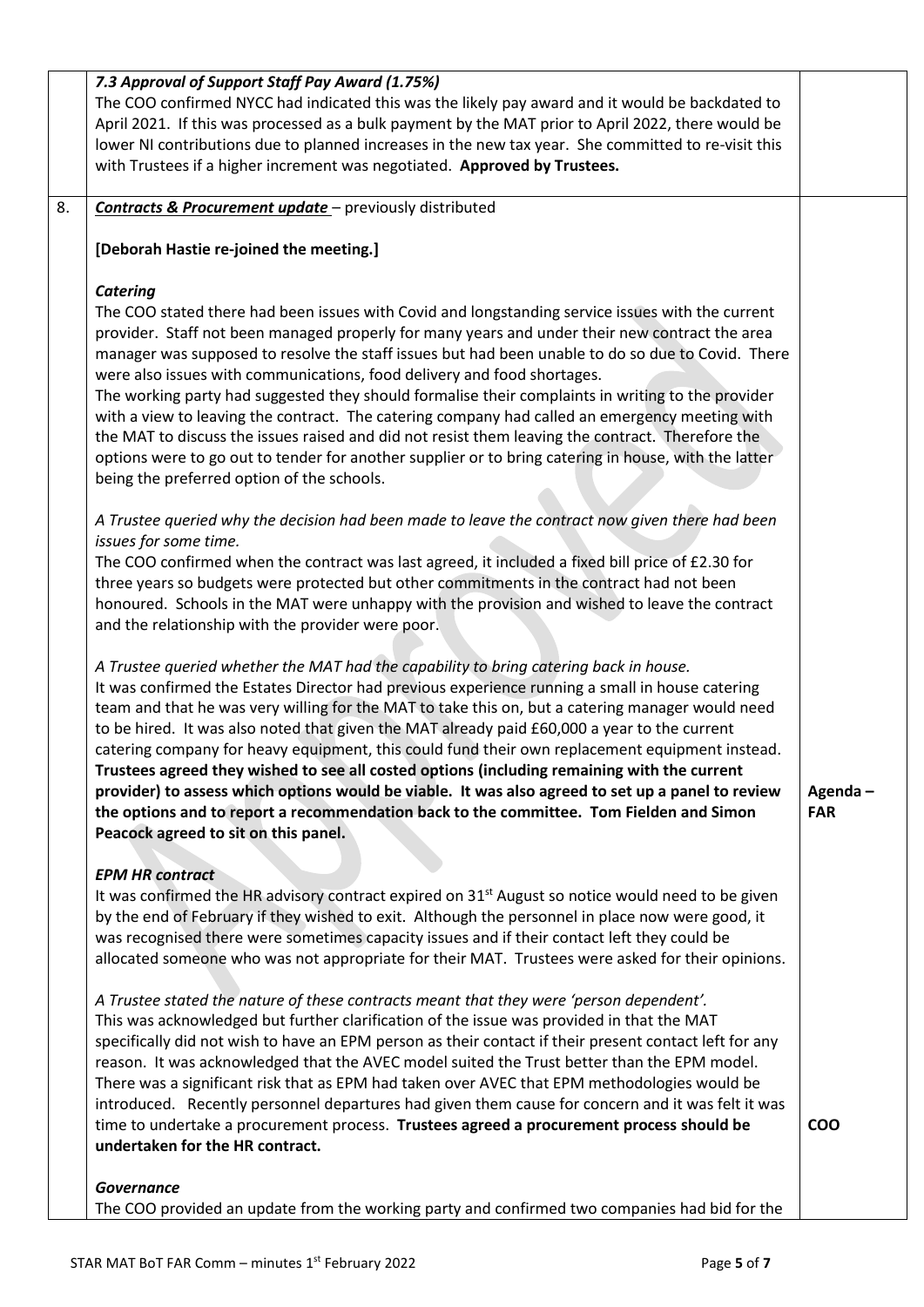|     | governance business following a tendering process. City of York Council (CYC) had provided a quote<br>on a 5 year contract based on the current SLA but with bespoke training options built in and |            |
|-----|----------------------------------------------------------------------------------------------------------------------------------------------------------------------------------------------------|------------|
|     | additional pricing for exclusions and complaints hearings, as requested by the panel. It was also                                                                                                  |            |
|     | noted a new training log had recently been provided by CYC which was much clearer.<br>The second supplier, Wakefield, were slightly cheaper than CYC but there were some outstanding               |            |
|     | questions which required clarification such as whether there was a platform such as Decision Time                                                                                                  |            |
|     | the MAT could utilise and given their quote was based on virtual meetings only, would there be                                                                                                     |            |
|     | additional costs incurred if face to face meetings were held.                                                                                                                                      |            |
|     | The Trustees requested a like for like comparison table be provided to the working party for the                                                                                                   |            |
|     | quotes received to enable Trustees to clearly prove where value for money was demonstrated, even<br>if the overall cost of the winning bid was higher.                                             | <b>COO</b> |
|     | <b>Cycle to Work</b>                                                                                                                                                                               |            |
|     | The COO confirmed the cycle to work limit had been increased from £1,000 to £2,000. Trustees                                                                                                       |            |
|     | approved the increase of the £2,000 limit for the cycle to work scheme.                                                                                                                            |            |
|     |                                                                                                                                                                                                    |            |
|     | <b>Google licences</b>                                                                                                                                                                             |            |
|     | The COO confirmed that Google had stopped providing the ability to record with their free licences.                                                                                                |            |
|     | Schools used this for safeguarding for remote learning so the MAT needed to choose an option to                                                                                                    |            |
|     | purchase licences which included the facility to record. Options were provided to Trustees and they                                                                                                |            |
|     | agreed 'Education Plus' provided the best value for money. It was proposed that schools paid for                                                                                                   |            |
|     | this licence themselves. Trustees approved the decision to ask schools to pay for their own                                                                                                        |            |
|     | <b>Google Education Plus licences.</b>                                                                                                                                                             |            |
| 9.  | Growth Mobilisation - previously distributed for information only.                                                                                                                                 |            |
|     |                                                                                                                                                                                                    |            |
|     | Trustees noted the reports and updates provided on growth mobilisation and acknowledged that<br>investigations were on-going.                                                                      |            |
|     |                                                                                                                                                                                                    |            |
| 10. | Policies for review/approval/acknowledgement - previously distributed                                                                                                                              |            |
|     |                                                                                                                                                                                                    |            |
|     | Policies for approval                                                                                                                                                                              |            |
|     | <b>Depreciation</b>                                                                                                                                                                                |            |
|     | No comments were raised by Trustees.<br>Trustees approved the Depreciation policy with no changes.                                                                                                 |            |
|     |                                                                                                                                                                                                    |            |
|     | Policies to acknowledge receipt of                                                                                                                                                                 |            |
|     | Data Protection Policy was being replaced by a suite of policies:-                                                                                                                                 |            |
|     | Archive                                                                                                                                                                                            |            |
|     | Acceptable Use Agreement (internal)                                                                                                                                                                |            |
|     | <b>Biometrics</b>                                                                                                                                                                                  |            |
|     | Information                                                                                                                                                                                        |            |
|     | <b>Information Security</b>                                                                                                                                                                        |            |
|     | <b>Information Security Incident Reporting</b><br><b>Records Management</b>                                                                                                                        |            |
|     | <b>Special Category Data</b>                                                                                                                                                                       |            |
|     | Surveillance                                                                                                                                                                                       |            |
|     | Employee Privacy Notice (amendments highlighted)                                                                                                                                                   |            |
|     | Archive Policy (new)                                                                                                                                                                               |            |
|     | Special Data Category (new)                                                                                                                                                                        |            |
|     | Records Management (new)                                                                                                                                                                           |            |
|     | STAR MAT Fixed Asset, Capitalisation and Depreciation Policy Jan 2022                                                                                                                              |            |
|     | <b>STAR MAT Archive Policy January 2022</b>                                                                                                                                                        |            |
|     | <b>STAR MAT Special Category Data Policy January 2022</b>                                                                                                                                          |            |
|     |                                                                                                                                                                                                    |            |